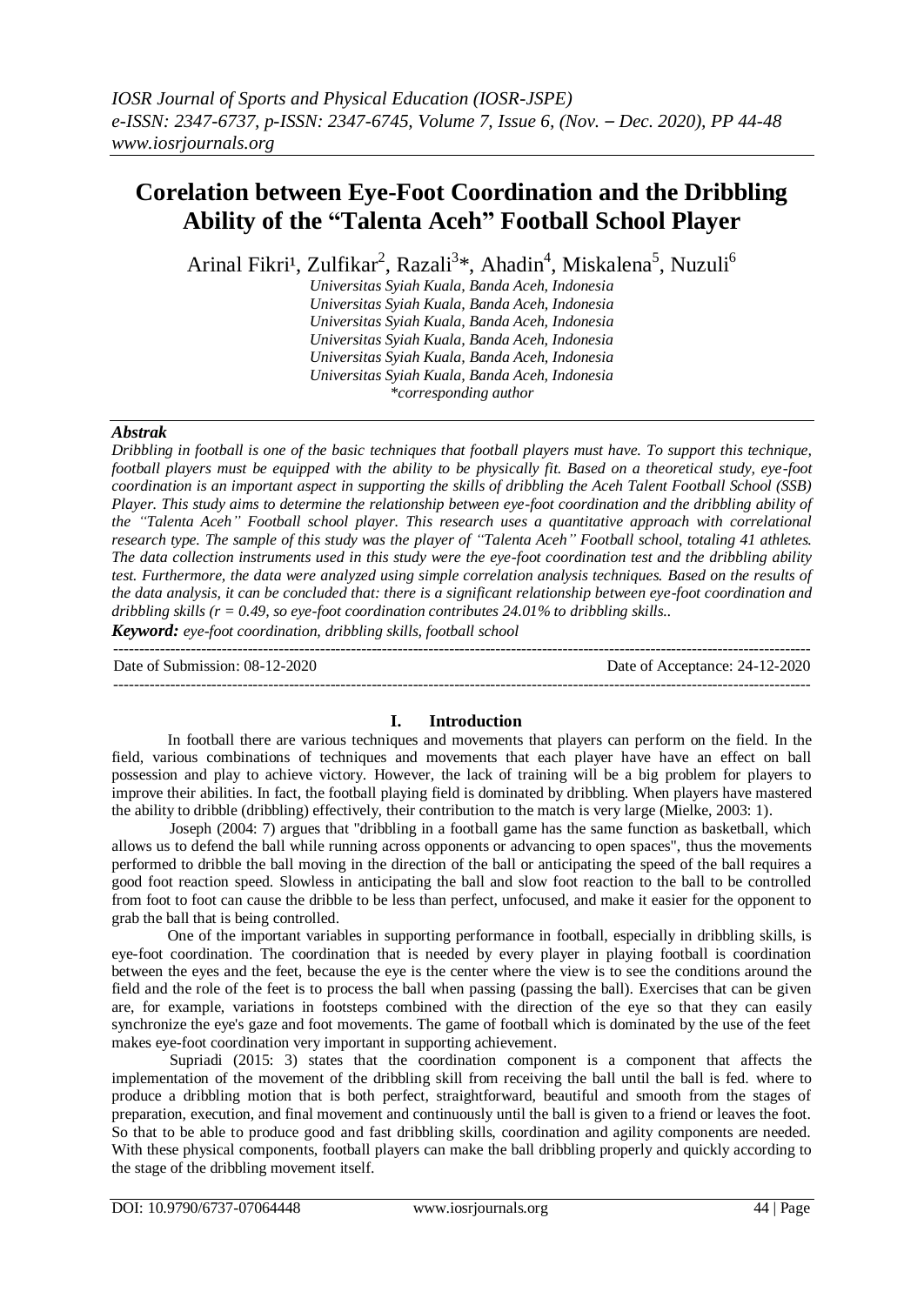Based on the observations of researchers, the failures that are often experienced by Aceh Talent Football School players are usually influenced by several factors, including the lack of players who have individual skills and even these individual skills are indicated by dribbling skills in football games. The ball is played from foot to foot in a straightforward manner while passing the opponent easily, is a sign of a player's high dribbling potential. Mastery of dribbling techniques is one of the factors determining the quality of performance in playing football. Dribbling in a football game is something that needs attention. Dribbling is determined by good ball possession, that is, the ball must be as close to the feet as possible to be carried and processed. To be able to improve dribbling skills in football games, relevant physical skills are needed in dribbling the ball. Besides, it is necessary to have good coordination with the members of the body itself to control the ball. Players who have this and master dribbling techniques will be able to overcome the situation.

However, the most basic thing in leading to the game of football is how someone is able to perform good dribbling techniques quickly and with direction, besides that one must also be able to coordinate between one basic technique and another, so that between one basic technique and another can be carried out harmoniously. This is what happens a lot on the field, where the average football player is only able to dribble the ball in a very short time. easily captured by opposing players so that the percentage is very small to be in the area of attack. This is thought to be influenced by several factors of eye-foot coordination.

Based on these considerations and to test the hypothesis about the relationship between eye-foot coordination and football dribbling skills in "Talenta Aceh" Football school player, the researchers were interested in conducting a study entitled "Relationship between Perceptual Motoric, Eye-Foot Coordination, Confidence and Dribbling Skills. in the "Talenta Aceh" Football school Player.

## **A. Dribbling Skill**

Dribbling is one of the technical elements in the game of football, football players must have dribbling skills so that they can play well and dribbling is very useful in game situations..

To be able to dribble well, you must first be able to kick and control the ball well. a player will not be able to dribble well if he cannot kick and control the ball well. According to Dinata (2007: 26) Dribbling is bringing the ball forward quickly with a short pass and the two feet take the ball alternately.

Dribbling is the act of taking the ball out of one area to another. Dribbling according to Haddade and Tola (1990: 50) is to bring the ball under control while running, meaning the ball remains in control (the ball is always near the feet) and is in control to be played ".

In addition, Muchtar (1992: 42) argues that dribbling can be interpreted as the art of using the foot to touch or roll the ball continuously on the ground while running".

### **B. Eye and Foot Coordination**

Increasing skills in playing football is largely influenced by physical abilities and technical abilities which are the basic abilities that every football player must have. One of the physical abilities that every player must have in dribbling the ball is coordination.

eye-foot coordination is a person's ability to combine the eye with the foot and the eye with the ball in relation to the ball with the foot, therefore, in dribbling the ball in the game of football, it is necessary to have the foot with the ball so that in dribbling the ball it is not too stiff and the ball is being herded not too far from the feet and making it easier to pass the opponent (Kurniawan, 2018: 100).

Increasing skills in playing football is largely influenced by physical abilities and technical abilities which are the basic abilities that every football player must have. One of the physical abilities that every player must have in dribbling the ball is coordination.

The coordination movement in dribbling involves the eye to see the ball to be controlled and controlled, while the movement of the foot when taking a kick is to maintain balance. Therefore, the coordination ability in dribbling is not limited only to the ability to move, but also involves the eye senses to see the direction of the ball..

### **II. Research Method**

This study uses a quantitative approach with correlational methods. Correlational study is related to the relationship between several or more variables. This study, the problem will be examined to see a significant relationship between eye-foot coordination and dribbling skills at the "Talenta Aceh" Football school. The sample of this study was the player of "Talenta Aceh" Football school, totaling 41 athletes. The data collection instruments used in this study were the eye-foot coordination test and the dribbling ability test. Furthermore, the data were analyzed using simple correlation analysis techniques.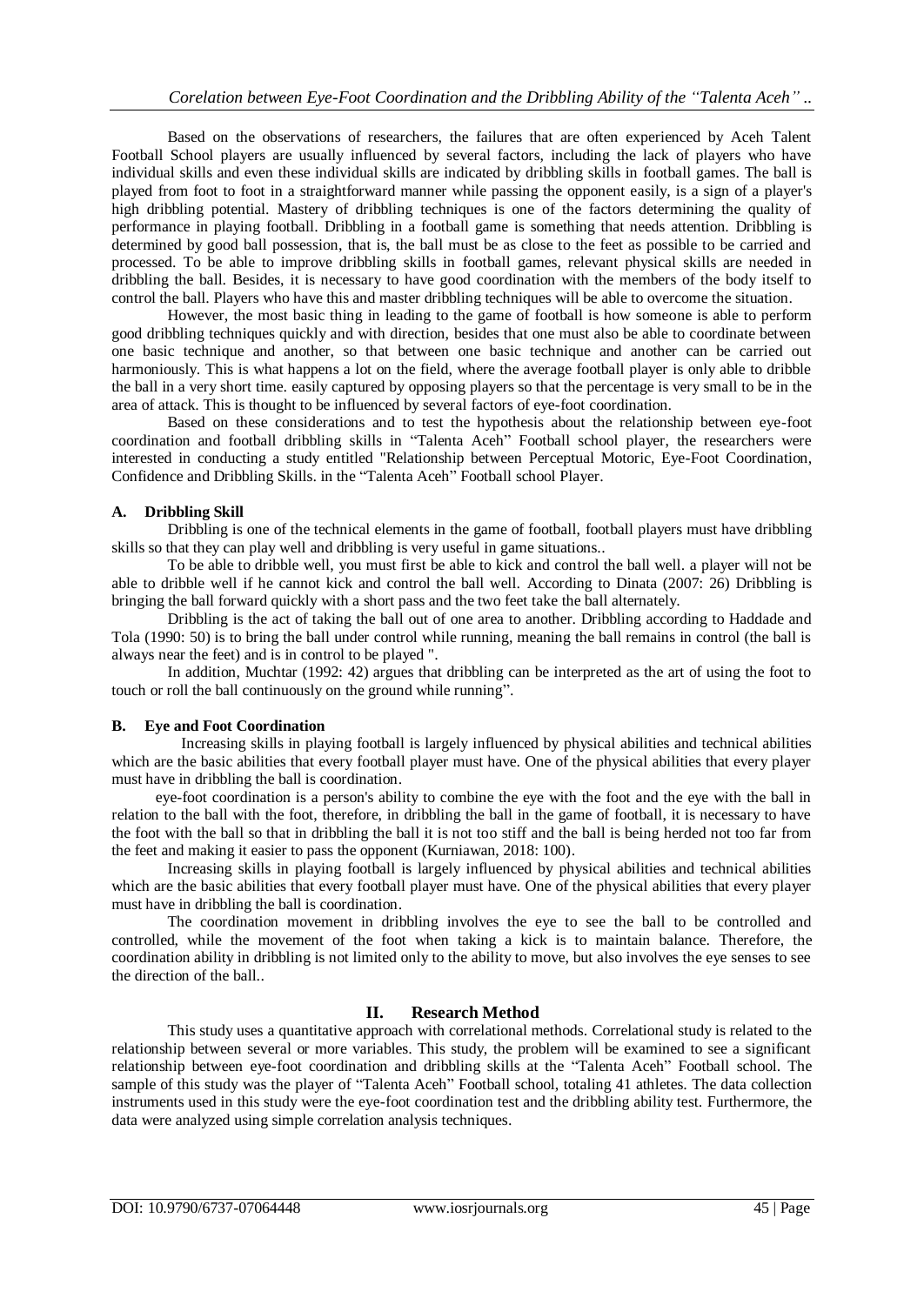### **III. Result**

The research data obtained consisted of: eye-foot coordination and ball dribbling skills. To facilitate data processing, the data is then entered into a table to make it easier for the data analysis process. The research data can be seen in the table below:

| Reasearch Table |                       |                  |                                 |                    |
|-----------------|-----------------------|------------------|---------------------------------|--------------------|
| sample          | Raw<br><b>Score X</b> | <b>T</b> Score X | <b>Raw Score</b><br>$\mathbf Y$ | <b>T</b> Score     |
| 1               | 15                    | 53.00            | 11.1                            | 64.66              |
| $\overline{2}$  | 17                    | 64.74            | 12.8                            | 37.49              |
| 3               | $\overline{16}$       | 58.87            | 12.9                            | 35.89              |
| $\overline{4}$  | 16                    | 58.87            | 12.5                            | 42.28              |
| 5               | 14                    | 47.14            | 12.9                            | 35.89              |
| 6               | 10                    | 23.67            | 11.5                            | 58.26              |
| $\overline{7}$  | 12                    | 35.41            | 12.1                            | 48.67              |
| 8               | 16                    | 58.87            | 11.4                            | 59.86              |
| $\overline{9}$  | 13                    | 41.27            | 12.1                            | 48.67              |
| 10              | 15                    | 53.00            | 11.4                            | 59.86              |
| 11              | 14                    | 47.14            | 11.5                            | 58.26              |
| 12              | 17                    | 64.74            | 12.3                            | 45.48              |
| 13              | 16                    | 58.87            | 12.3                            | 45.48              |
| 14              | 12                    | 35.41            | 11.6                            | $\overline{56.67}$ |
| 15              | 14                    | 47.14            | 13.1                            | 32.69              |
| 16              | 13                    | 41.27            | 11.2                            | 63.06              |
| 17              | 14                    | 47.14            | 12.2                            | 47.08              |
| 18              | 16                    | 58.87            | 12.5                            | 42.28              |
| 19              | 15                    | 53.00            | 11.7                            | 55.07              |
| 20              | 17                    | 64.74            | 11.2                            | 63.06              |
| 21              | 14                    | 47.14            | 13.2                            | 31.09              |
| 22              | 12                    | 35.41            | 11.5                            | 58.26              |
| 23              | 16                    | 58.87            | 12.4                            | 43.88              |
| 24              | 14                    | 47.14            | 11.8                            | 53.47              |
| 25              | 16                    | 58.87            | 12.6                            | 40.68              |
| 26              | 13                    | 41.27            | 12.3                            | 45.48              |
| 27              | $\overline{15}$       | 53.00            | 12.1                            | 48.67              |
| 28              | 13                    | 41.27            | 13.1                            | 32.69              |
| 29              | 14                    | 47.14            | 11.6                            | 56.67              |
| 30              | 16                    | 58.87            | 11.3                            | 61.46              |
| 31              | 13                    | 41.27            | 11.7                            | 55.07              |
| 32              | 15                    | 53.00            | 11.2                            | 63.06              |
| 33              | 14                    | 47.14            | 13.2                            | 31.09              |
| 34              | 17                    | 64.74            | 11.5                            | 58.26              |
| $\overline{35}$ | 16                    | 58.87            | 12.4                            | 43.88              |
| 36              | 12                    | 35.41            | 11.8                            | 53.47              |
| 37              | 14                    | 47.14            | 11.4                            | 59.86              |
| 38              | 12                    | 35.41            | 12.1                            | 48.67              |
| 39              | 16                    | 58.87            | 11.4                            | 59.86              |
| 40              | 14                    | 47.14            | 11.5                            | 58.26              |
| 41              | 16                    | 58.87            | 12.3                            | 45.48              |

**Reasearch Table**

After calculating the average, standard deviation, and t score so that you get the data in the table above at the beginning above, then the data is analyzed using the product moment correlation formula to determine the relationship between variables. From the calculation of the correlation using the product moment formula, a significant value was obtained between eye-foot coordination and dribbling skills with a correlation value ( $r =$ 0.49. Furthermore, hypothesis testing is carried out where  $\alpha = 0.05$  and  $n = 41$ , one-party test; dk = n - 2 = 41 - 2  $=$  39, so that the value of t table  $=$  1.685 is obtained. From the results of these calculations it was found that the  $t_{\text{count}}$  value was greater than the  $t_{\text{table}}$  value (3.533> 1.685), so that Ho was rejected, meaning that there was a significant relationship between eye-foot coordination and dribbling skills.

The next stage, based on the calculation of the correlation, the researcher performs the calculation of determination to determine the percentage of contribution between variables,  $KP = r2 \times 100\% = 0.492 \times 100\% =$ 24.01%. So this shows that eye-foot coordination contributes 24.01% to dribbling skills. The summary of correlation data analysis can be seen in the diagram below: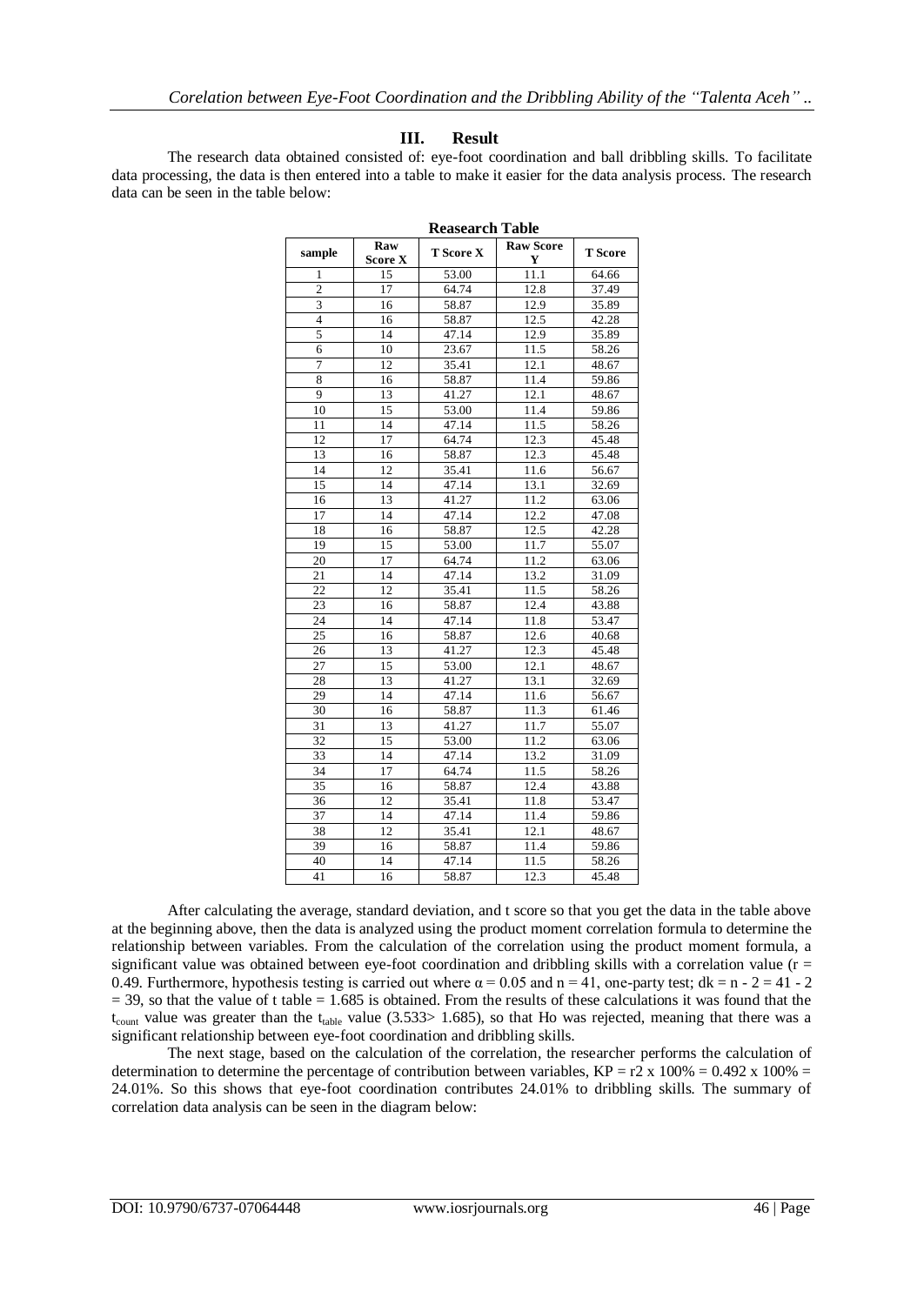

Related to the relationship between eye-foot coordination and dribbling skills, Harsono Prasetyo (2020: 84) states that "a skill or skill requires coordination". The coordination required for skills includes foot-eye coordination and eye-hand coordination. Eye-foot coordination is needed in movements such as in kicking ball and dribbling skills ". This opinion shows that the accuracy of dribbling and passing in football is a skill that has quite complex movements. Coordination is one component of the physical condition that plays an important role in football. Almost all movements in a football game require eye-foot coordination. Dribbling the ball is a football technique that requires good coordination. Eye-foot coordination plays a role in playing the ball well and smoothly by looking at the game situation. To have good dribbling skills, good eye-foot coordination is needed, so the dribbling movement can be done well and smoothly and is able to finish the ball right on the desired target. On the other hand, if someone has poor eye-foot coordination, his dribbling will not be smooth, the ball is easily picked up by the opponent and the finishing is less accurate. Basically, coordination is useful for coordinating several movements into one harmonious and complete movement, more effectively and efficiently the energy expended, can avoid injury, accelerate practicing mastering techniques, enrich tactics in competition and improve mental better. A good level of coordination will support the movement to be more effective and efficient. On the other hand, if the level of coordination is low, the movements shown are ineffective, and can even cause injury. To improve the ability to dribble, a football player must have good coordination. To improve coordination, exercise must be done properly. In a football game, eye-foot coordination is absolutely necessary because it is very supportive to mastering the game. Eye-foot coordination is the basis for achieving high skills in kicking, ball control and dribbling. Dribbling is a fairly complex movement, because dribbling is a combination of various elements such as running, controlling and touching the ball and seeing the situation in the field. Dribbling skill is the ability to carry the ball with your feet while running. So that the ball being dribbled is not separated, the player is required to integrate the movement of pushing and controlling the ball, running movements and paying attention to the surrounding situation. In this case a football player must have good eye-foot coordination. Having good eye-foot coordination will be able to do good dribbling skills too*.*

### IV. Conclusion

Based on the results of research and data analysis, it can be concluded that there is a relationship between ankle coordination and dribbling skills at the "Talenta Aceh" Football school with a correlation coefficient of 0.49 eye-foot coordination contributing 24.01% to dribbling skills..

#### **Reference**

- [1]. Danny, Mielke. (2007). Dasar-Dasar Sepakbola. Bandung: Pakar Raya.
- [2]. Gallahue, David L dan John C. Ozmun. 2002. *Understanding Motor Development infants, children, adolescents, adults.* New York.
- [3]. Hadade, Ilyas & Tola Ismail. 1990. *Penuntun Mengajar dan Melatih Sepakbola*. Ujung Pandang, FPOK IKIP Ujung Pandang.
- [4]. Harsono. 1988. *Coaching dan Aspek-aspek Psikologi Dalam Coaching.* Jakarta: C.V Tambak Kusuma.